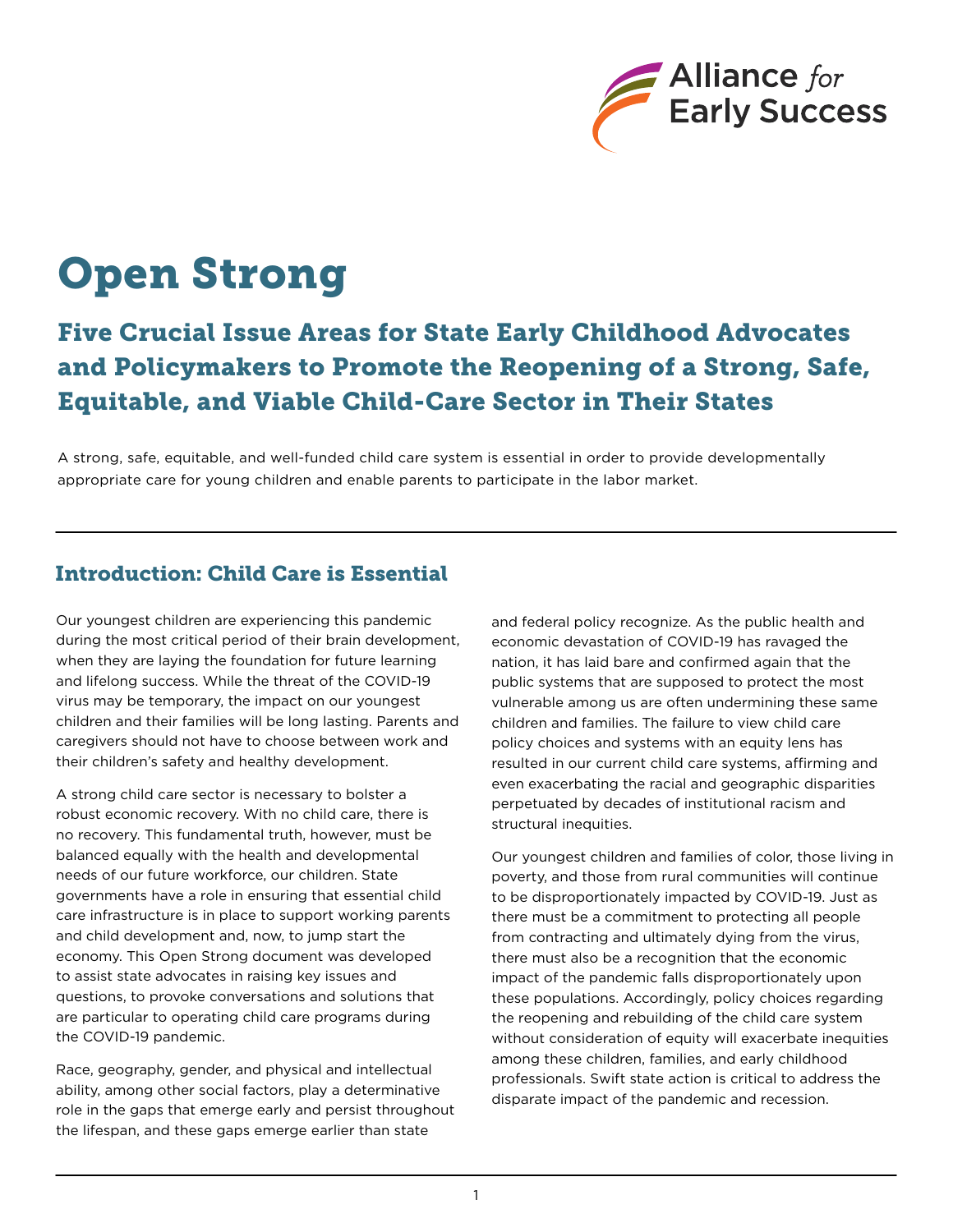**Open Strong means a significant investment of state and federal funds.** According to a survey conducted by the National Association for the Education of Young Children (NAEYC), 50% of child care centers and 27% of family child care homes have closed.<sup>1</sup> Revised health and safety standards, including lower staff-child ratios, smaller group sizes, and required cleaning supplies and personnel to ensure safety will all require additional funding.

**Open Strong means clear and timely communication.**

Child care programs, the child care workforce, and families need to understand new health and safety guidance, regulations, and procedures to slow the spread of COVID-19.

**Open Strong means collecting real-time supply and demand data.** States need reliable data on where care is available and parent preferences in order to better direct resources.

**Open Strong means building the essential child care infrastructure.** The way we fund and deliver child care requires new ways of thinking to meet the needs of children, parents and employers.

*In order to keep families safe and strong, and support economic recovery, states must ensure the strength and viability of their child care infrastructure.* 

For this to happen, leaders must carefully address five crucial issue areas: Health, Safety, and Quality; Parents' Ability and Willingness to Send Children to Child Care; Child Care Availability and Affordability; Transitioning from Emergency Child Care; and Child Care Infrastructure. These guiding principles, considerations, questions, and recommendations support economic recovery by advancing the needs of children, families, and child care staff through a safe, strong, and supported child care reopening.

## About This Guidance

The purpose of this document is to assist state advocates working to ensure that state policymakers are considering the many aspects of reopening child care, including the implications of operating under COVID-19, as well as policies and strategies that could support the entire child care sector. We recognize that every state is different; therefore, this document is meant to raise key issues and questions to provoke conversations and solutions that are particular to child care during these unprecedented times. As such, this tool provides guiding principles, considerations, questions, and recommendations that support a strong, safe, equitable, and viable child care sector. The child-care sector is essential and serves as a foundation to our economic recovery.

This document was compiled by the Open Strong Working Group of the Alliance for Early Success. The Alliance wishes to acknowledge and thank the state and national advocates who spent many hours collaborating to create this document. The Open Strong working group members are:

- Colorado Christina Walker, Clayton Early Learning
- Massachusetts Amy O'Leary, Strategies for Children
- Missouri Casey Hanson, Kids Win Missouri
- North Carolina Michele Rivest, NC Early Education Coalition
- New Hampshire Christina D'Allesandro, MomsRising
- Ohio Lynanne Gutierrez, Groundwork Ohio
- Rhode Island Leanne Barrett, Rhode Island KIDSCOUNT
- Texas Nneka Ibekwe-Okafor, Children at Risk
- Wisconsin Paula Drew, Wisconsin Early Childhood Association
- Center for Law and Social Policy Christine Johnson-Staub
- Opportunities Exchange Louise Stoney
- Ounce of Prevention Judy Reidt-Parker
- Alliance for Early Success Mimi Aledo-Sandoval
- Gail Nourse, early childhood policy consultant

The Alliance would also like to thank Child Care Aware of America and the Center for the Study of Child Care Employment for reviewing this document and providing helpful feedback.

We are living in rapidly evolving times, and as child care opens more broadly, there may be additional issues to consider, such as operating during a subsequent severe resurgence of the virus or the impacts of decisions regarding the reopening schools in the fall. Recognizing this, this document is the Open Strong Working Group's best thinking on issues impacting the reopening of child care as of June 7, 2020.

1 https://www.naeyc.org/sites/default/files/globally-shared/downloads/PDFs/resources/topics/naeyc\_coronavirus\_ongoingeffectsonchildcare.pdf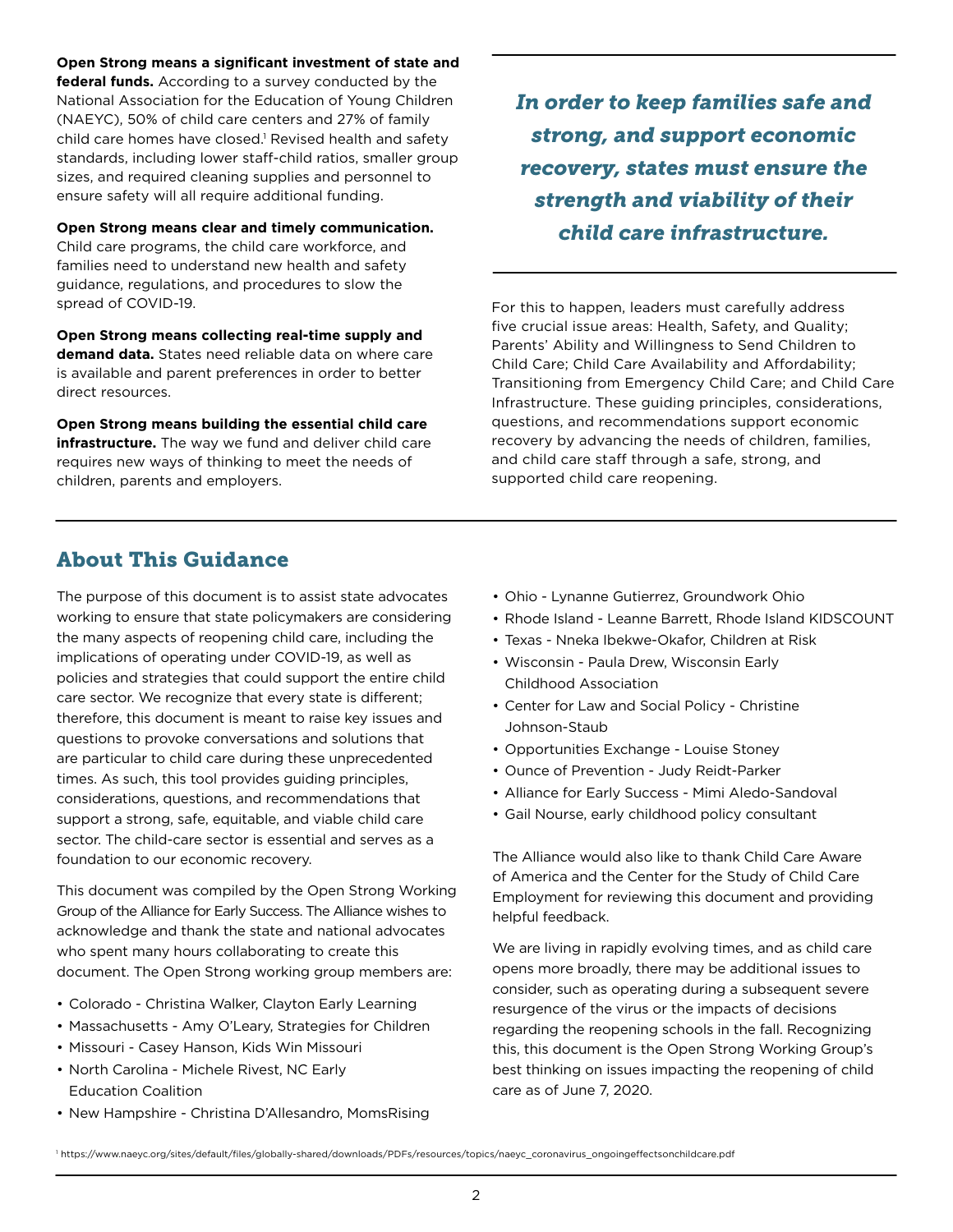Guiding Principle 1: The physical and mental health of children, families, and child care staff are the primary decision drivers of when and how to reopen child care.

Guiding Principle 2: All child care providers have the knowledge, support, and financial resources needed to ensure the health, safety, and social and emotional well-being of the children and families they serve and the staff they employ.

**Guiding Principle 3:** States adopt health and safety standards of care and protocols that are scientifically based and responsive to the developmental needs of young children and the unique circumstances of working with young children. Incorporate the comprehensive Centers for Disease Control and Prevention (CDC)2 and American Academy of Pediatrics  $(AAP)^3$  child care standards of care into state child care reopening plans.

Guiding Principle 4: The early care and education workforce have the provisions necessary to protect their health and wellbeing, including access to supplies, unemployment benefits, and health insurance.

Guiding Principle 5: Expert advisors are available when health and safety measures interfere with the developmental needs of children or are very difficult or impossible to implement.

#### Key Considerations and Questions

1. Child care health and safety guidance and protocols should be motivated by the goal of preventing community spread of the virus and with grave concern for the health of the individual children, families, and child care staff. Children are not just asymptomatic carriers of COVID-19; new evidence indicates children are also susceptible to medical complications. The best available evidence and medical science on COVID-19 must be applied to child care settings. Standards of care and recommendations are available through the CDC<sup>4</sup>,  $AAP<sup>5</sup>$ , Rutgers Medical School<sup>6</sup>, and NIEER<sup>7</sup>.

2. Child care health and safety guidance and related state policy changes, including screening and social distancing protocols, must be timely, specific, and inclusive of varying child care settings, including licensed centers, licensed or registered home-based providers, and family, friend, and neighbor care. Safety policies and social distancing measures must be responsive to the unique needs of children in child care, including the unique developmental needs of infants, toddlers, and children with special needs.

How can staff remain six feet away from children or for staff to keep children six feet away from each other?

3. States stand to benefit from including provider voices as they develop guidance and protocols for reopening child care. Their experiences, expertise, and creative ideas lead to the development of guidance and protocols which are more realistic and implementable.

4. The additional costs of following important CDC standards of care and health and safety protocols will be financially impossible for most child care providers. The new maximum group size, reduced ratios, sanitation protocols, and screening will mean many providers cannot stay in business, and others will be severely challenged.

**Example:** In some cases, new group size and ratio limitations may mean dividing large classes, which typically have two teachers, into smaller groups with one teacher each; in other cases, it will reduce previous enrollment capacity. In nearly all cases, these changes will increase operating costs.

Q. How can states provide adequate operating funding for programs to maintain consistent staffing of stable small groups of children to minimize the spread of the virus and allow for contact tracing if a case presents? How will reimbursement rates or other financial supports be adjusted to accommodate these increased operating costs?

**5.** Guidance should be provided to all child care programs on how to implement health and safety protocols in a manner that is logistically feasible and developmentally appropriate. Implementation of protocols ought to be supported by trained public health professionals, community health workers, child care technical assistance providers, and/or child care resource and referral agencies (CCR&Rs). Entities that provide technical assistance will need additional funding to support providers in their implementation of new protocols.

<sup>2</sup> https://www.cdc.gov/coronavirus/2019-ncov/community/schools-childcare/index.html

<sup>3</sup>https://services.aap.org/en/pages/2019-novel-coronavirus-covid-19-infections/clinical-guidance/guidance-related-to-childcare-during-covid-19/<br>4 https://www.cdc.gov/coronavirus/2019-ncov/community/schools-childcare/index.h

<sup>5</sup> https://services.aap.org/en/pages/2019-novel-coronavirus-covid-19-infections/clinical-guidance/guidance-related-to-childcare-during-covid-19/

<sup>6</sup> https://www.rutgers.edu/news/childcare-policymakers-advised-take-extra-precautions-against-covid-19

<sup>7</sup> http://nieer.org/wp-content/uploads/2020/05/Recommendations\_for-Safer\_Effective\_Emergency\_Childcare\_for\_Children\_of\_Essential\_Workers.pdf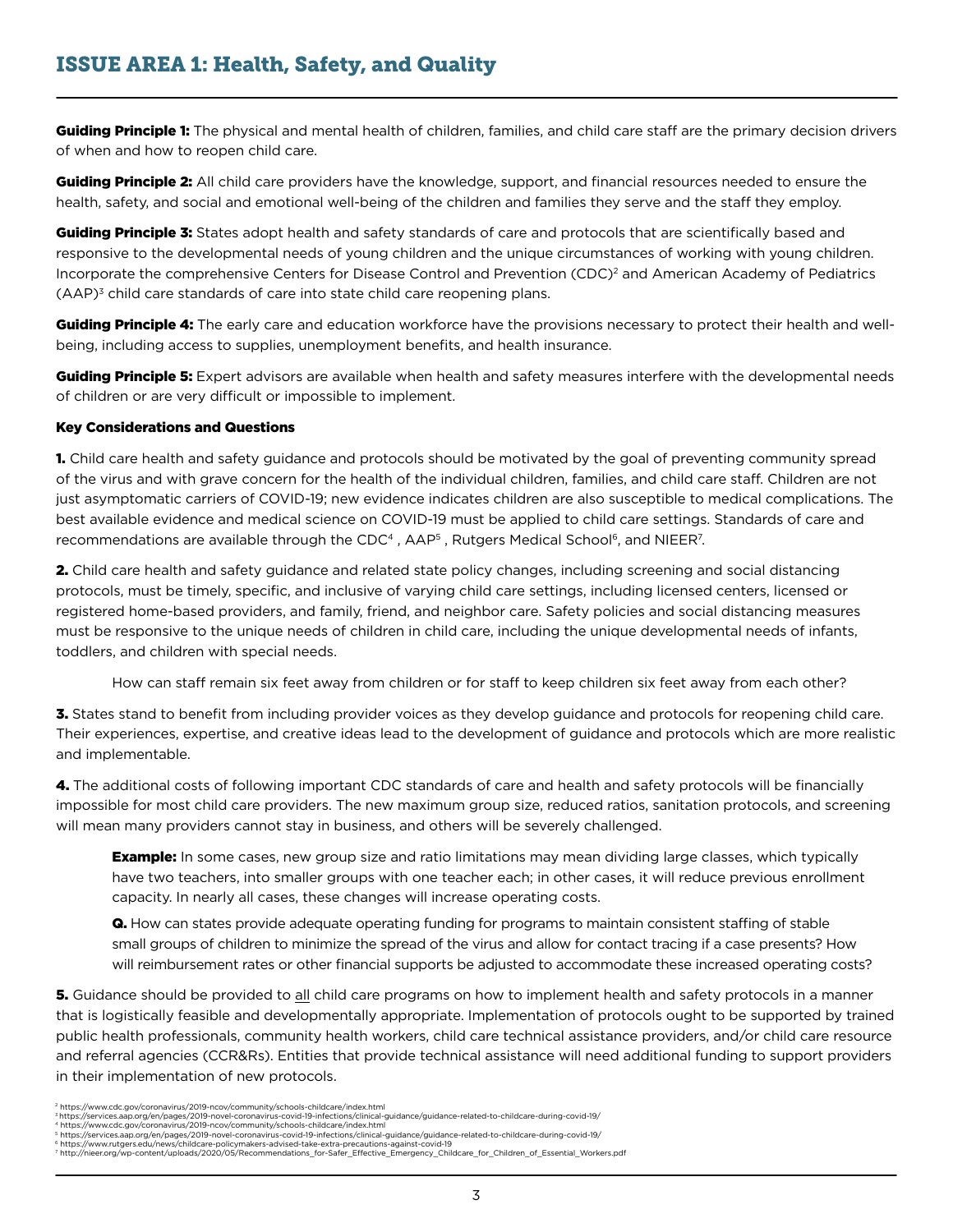Q. How can states facilitate multi-agency partnerships (departments of health, public health workers, mental health) in order to support child care providers during the pandemic? How can existing online professional development platforms in some states be used to facilitate health and safety trainings?

6. Programs need to assess if they are ready and can viably open. States should encourage programs to use the CDC Child Care Decision Tool<sup>8</sup> to assess their preparedness for reopening.

7. Programs need access to and funding for an adequate supply of personal protective equipment (PPE) and disinfecting supplies. Child care programs are having trouble procuring their own supplies, even when they do have the funds to purchase them.

Q. How can states develop and implement a centralized procurement and distribution strategy to ensure programs have all necessary supports and supplies to keep children, families, and staff safe?

#### State Examples:

Illinois is using its Child Care and Development Block Grant (CCDBG) to buy supplies for open child care providers. The state human service agency identified sources for supplies and procured them centrally by sending out kits. The supplier is creating a web store to provide supplies for the longer term.

Texas: The Texas Workforce Commission has collected provider needs using an order form, ordered supplies centrally for delivery to a warehouse, then shipped out to providers.

**Colorado:** The child care agency worked with FEMA to order diapers, wipes, and some food supplies and to distribute them to regional family resource centers where providers could pick them up.

**Oregon:** The Oregon Department of Early Learning partnered with the state emergency management team to be part of centralized procurement of supplies, including PPE. They opened an additional warehouse, centralized purchasing, and delivered all supplies directly to home care providers or places of business.

8. To contain community spread as a result of child care programs operating, child care programs need priority access to rapid COVID-19 testing for staff, children, and families, with a commitment to cover testing and treatment costs as well as support in accessing and paying for health insurance.

#### State Example:

New Mexico is prioritizing child care staff for COVID-19 testing. New Mexico is also providing uninsured child care workers access to state health insurance.

9. Child care providers need guidance, protocols, and reporting information if a positive COVID-19 case presents at their program.

10. Providers need guidance regarding what they can do to prepare if there is a spike in COVID-19 cases that necessitates the closures of operations. States' child care plans should include advance directives in the case of additional outbreaks.

**11.** Child care programs need clear guidance and policy support regarding Human Resource policy and staffing decisions. These include, but are not limited to, occupational health and safety (OHS) guidelines specific to early care and education sector; exclusion of staff, children, and families with elevated risk for serious complications; what to do with staff who cannot return to work; and policies regarding unemployment insurance.

12. Many child c are programs do not offer paid sick days, paid leave policies, or health insurance.

Q. If child care staff are exposed to COVID-19, what supports can child care providers utilize so their staff can quarantine the necessary 14 days? Are there substitute pools available with qualified, vetted child care staff to fill staffing gaps and maintain required ratios?

#### State Example:

**Colorado** has a job board, hosted by Healthy Child Care Colorado, listing open positions, including temp and sub positions. https://healthychildcareco.org/early-childhood-education-jobs/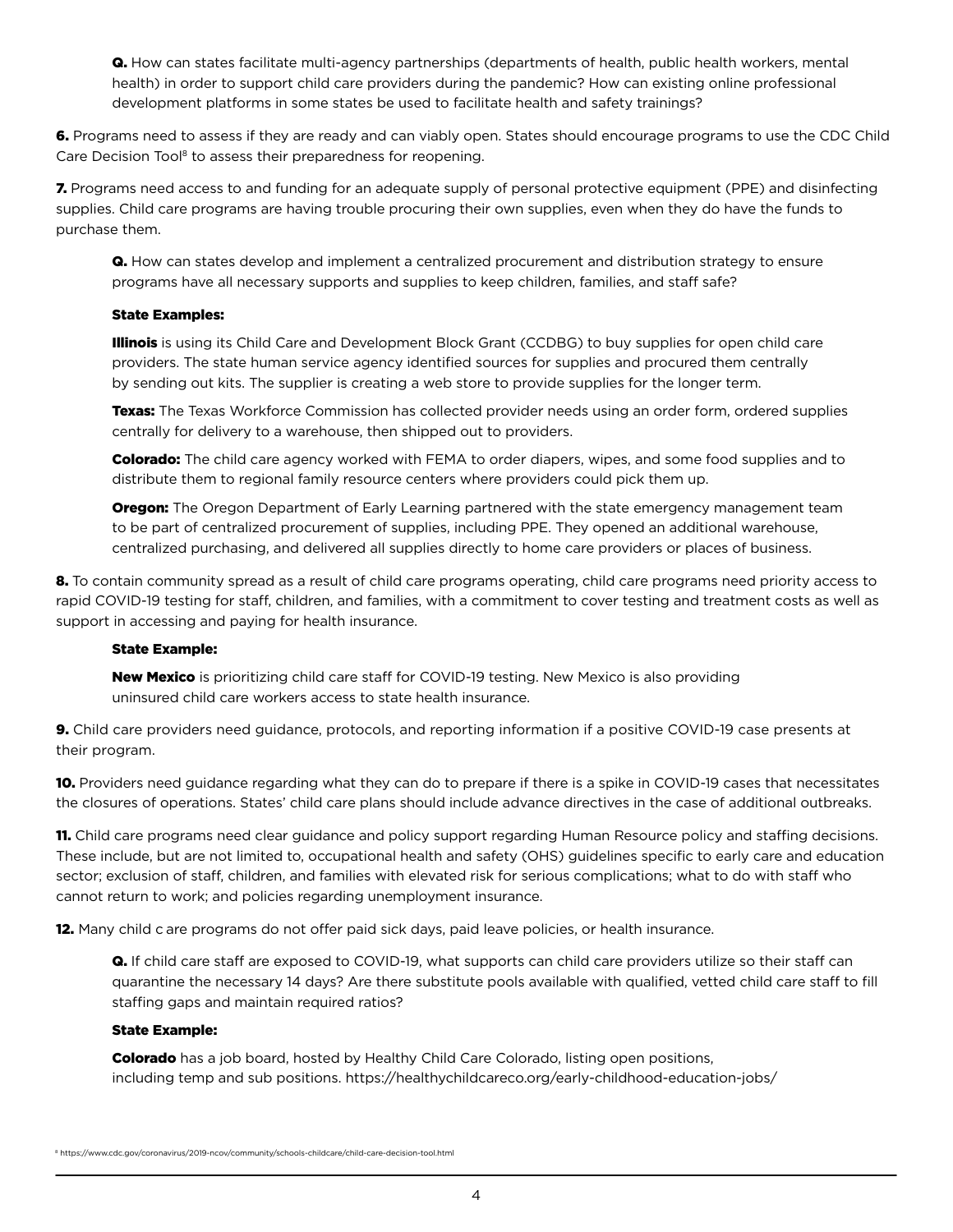Guiding Principle 1: Data about parents' needs and preferences drive policy and funding decisions about which child care services reopen. Data on the demand for child care is collected in multiple ways and with special attention to hearing the voices of underrepresented communities.

Guiding Principle 2: Parents are able to find safe, affordable, quality child care in a variety of settings (centers, family child care homes, care by a family member, friend or neighbor, care in a child's home provided by a consistent trained professional).

Guiding Principle 4: Parents have easy access to clear information regarding new health and safety protocols.

#### Key Considerations and Questions

1. As policies and procedures are developed for reopening child care, states need to create mechanisms for regular communication with families to understand what the demand will be for child care, how parents will be choosing among child care options, how their preferences are changing, and what they need in order to feel comfortable when taking their children back to child care.

2. Child care options have been limited during the pandemic and are likely to look different post-COVID-19 — families may prefer and public health experts may recommend care options in smaller settings, such as care by a consistent family member, friend, or neighbor or care in a licensed family child care home. States can implement/expand staffed family child care networks as a strategy to support this type of care.

Q. How can resources be redistributed to support quality in these settings, and how can the delivery of comprehensive supports such as child mental health consultation adapt to ensure they continue to reach caregivers, children, and families?

3. Communication mechanisms should take steps to reach ALL families, including underserved communities, incorporate trusted community-based entities, and ensure linguistic and cultural access. Families of color have been most impacted by this pandemic, and therefore, there should be concentrated efforts to reach these families and communities and listen to their concerns and needs.

4. Surveys indicate that as parents contemplate sending their children back to child care, they are particularly concerned about their child's potential exposure to COVID-19.<sup>9</sup> Parents look to the government to ensure that child care meets high health and safety standards.

**Q.** How can state licensing agencies support a mixed delivery system of child care to meet new health and safety protocols? How can state and local regulatory bodies collaborate to ensure that child care programs meet new standards? How can states communicate to all parents, including those in underserved communities and those with linguistic and cultural barriers, what they should expect from their child care providers during COVID-19?

5. Surveys also indicate that many parents are concerned they will not be able to afford child care or their child care provider will not reopen.<sup>10</sup> Growing unemployment rolls may indicate more families could be eligible for child care subsidies based on income. Unemployed parents looking for work still need child care support, and states can include job search in their eligibility criteria for subsidies.

Q. How can states promote continuity for children and support economic stability for families during times of high unemployment?

Q. How can states increase financial supports for working parents and those searching for jobs who need child care, including family, friend, and neighbor care, when they return to work? If the state expands eligibility, how can they expand outreach to parents who may be newly eligible? Is there a way to do this through unemployment services, etc.?

#### State Example:

Missouri increased eligibility levels and included job search as an allowable use for child care.<sup>11</sup>

<sup>。&</sup>lt;br>9 http://www.earlysuccess.org/covid19-resources-by-topic (Research: Polls and Surveys) 10 http://www.earlysuccess.org/covid19-resources-by-topic (Research: Polls and Surveys)<br>11 https://dss.mo.gov/covid-19/pdf/CARES-act-child-care-plan.pdf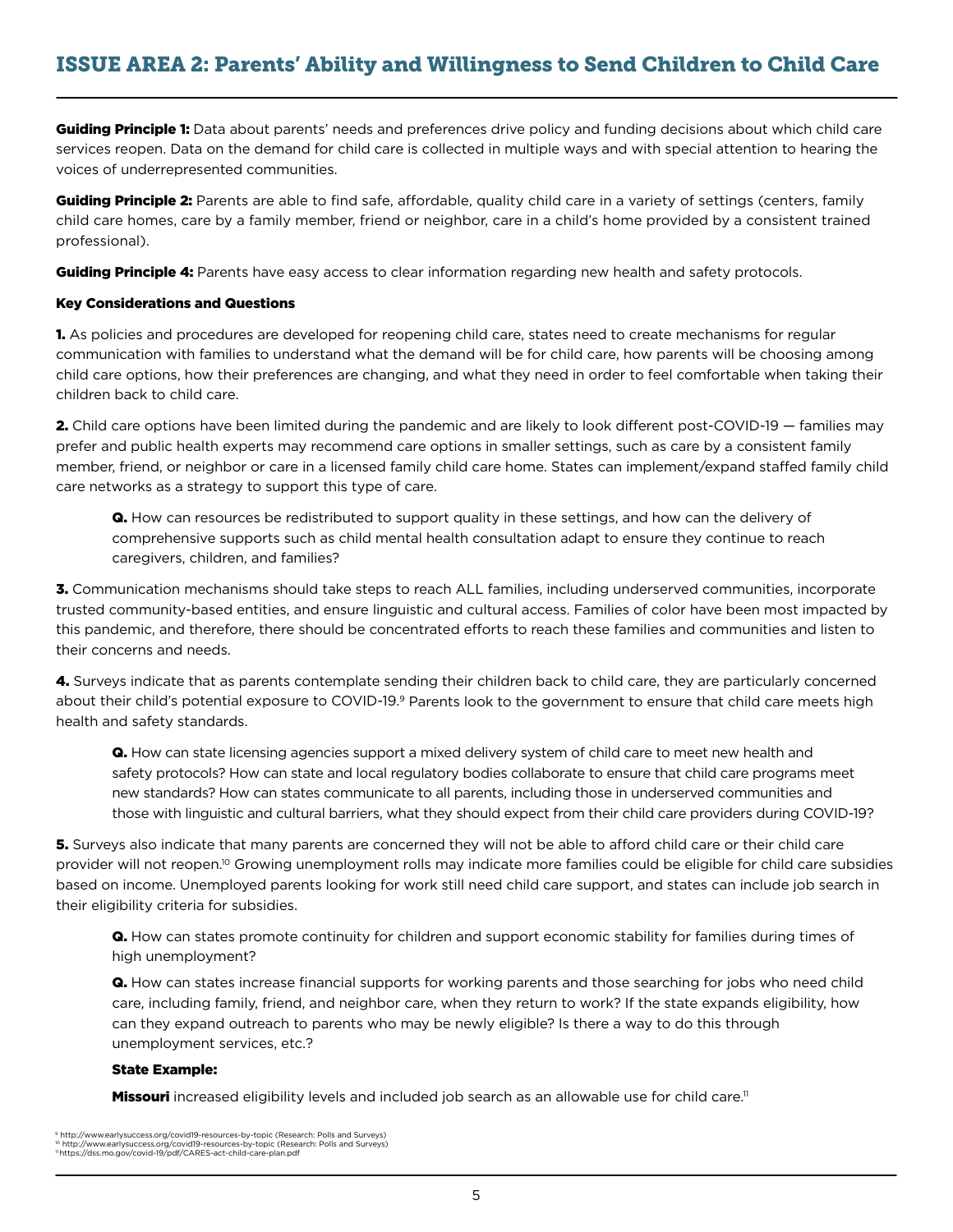6. Recent national and state parent surveys<sup>12</sup> indicate that approximately a third of families do not plan to or are unsure if they will return to previous child care arrangements. Understanding changing trends regarding parents' child care needs, as well as changes in employment status, hours of work, etc. will be key to ensuring that the supply of child care is sufficient. States can use state real-time supply and demand data to make child care policy and funding decisions and prioritize resources. States should also use other sources of information and data to ensure hard to reach families are represented.

7. Families will need support in finding new care arrangements if their typical/pre-COVID-19 arrangement is still closed or not reopening. States can — and should — create automated systems that make it possible for families to search for an available slot by age of child, location, hours, and price and to reserve a space online. Working closely with technologists, Child Care Resource and Referral agencies can facilitate this process.

8. The needs of families will be dependent on upcoming changes, such as the end of remote learning, availability of summer programs, end of unemployment, and return to school. Policymakers should remain flexible in their responses with a willingness to pivot actions as needed to adjust to the rapidly changing situation.

Q. How can states be responsive to these transitions in the midst of COVID-19?

9. Phased and limited approaches to lifting stay at home and social distancing orders are requiring changes to standard working hours, such as staggering shifts or alternating schedules. Many industries, particularly low-wage service sectors, already required workers to be available for unpredictable, variable, and non-traditional schedules.

**Q.** How can child care policy and funding decisions consider the growing need for nonstandard hours of care to meet the needs of essential and non-essential workers? What resources and technical assistance are necessary to support providers who are able to provide nonstandard hours of care?

#### State Examples:

**Minnesota:** Peacetime Child Care Grants, which are for licensed child care providers serving essential workers, have made an additional \$1,000 available for programs providing care during nontraditional hours.

Missouri is paying a stipend to all licensed or license-exempt providers that provide care during nontraditional hours.

10. Family, friend, and neighbor care is a widespread care option for parents and should be included in states' quality system discussions and decisions.

Q. How can family, friend, and neighbor care be supported and recognized as a viable care option, with parameters such as group size - linked with supports and coaching? How can states ensure children are safe and receiving developmentally appropriate care in the more informal or unregulated settings?

#### State Example:

**Michigan's** Child Care Relief Fund, which provides grants to the state's child care providers, allows license-exempt subsidized providers to be eligible for a one-time payment of \$550.

11. Families may need new arrangements for school-age children if their typical summer program is not available and/or schools do not re-open promptly in the fall.

Q. How can plans be developed that do not shift the care of school age children only to child care providers?

12. Families have traditionally utilized elementary school as a significant component of their child care plans, yet many families have received mixed messages from their early care and education providers and school staff. As school districts and state education agencies make decisions about operating schools in the fall, child care providers and leaders, including people from the afterschool community, need to be involved in order to anticipate child care needs and develop solutions.

Q. How can states facilitate connections between local child care providers and school districts to ensure plans are coordinated?

Q. As parents return to work, if plans do not allow for a complete return for all children to school, how can states encourage school districts to coordinate with local businesses, families, and child care providers to address the gaps in care?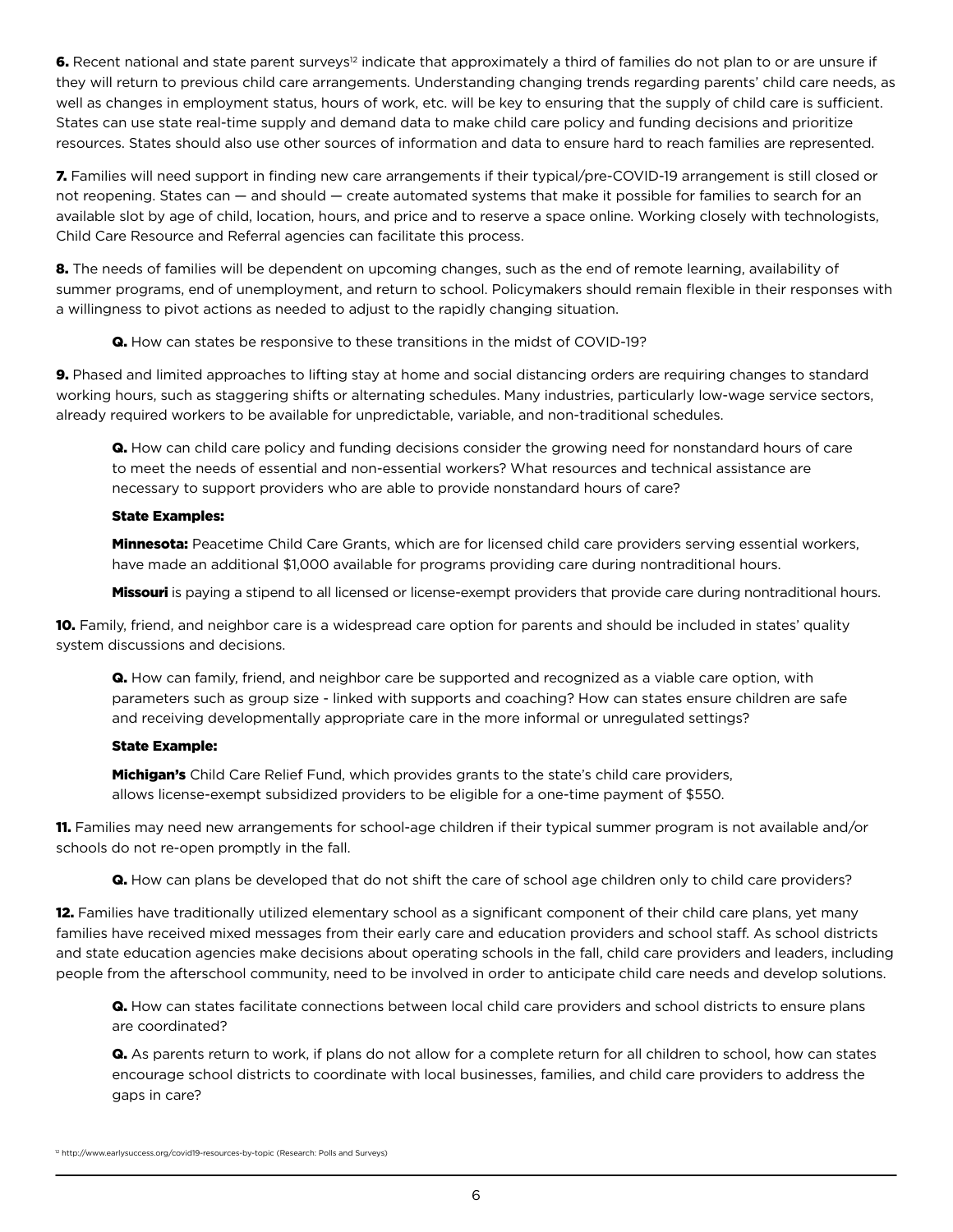Guiding Principle 1: Increasing the availability and affordability of safe, quality child care is critical to getting America back to work and to supporting children's development and learning.

Guiding Principle 2: Use state and federal funding to ensure that parents have equitable access to quality care that meets their needs, with focused attention on ensuring adequate supply in underserved communities.

#### Key Considerations and Questions

1. According to national and state provider surveys, many child care programs may not re-open their doors when states reopen for business.13 Many child care programs did not have access to the liquidity necessary to maintain staff, cover building leases, etc., and many were not banked with large commercial banks and did not have access to pandemic supports such as the Paycheck Protection Program. Most grant programs have not been strategic, nor have they lead to equitable outcomes.

Q. How can states use state and federal funds to support the re-opening and/or the development of a supply of safe, healthy, quality options for families of varying income levels? What policies and funding streams are available to stabilize the supply of child care? How can key factors be prioritized such as quality rating, percent of children on subsidies, location, program type, etc.?

2. To comply with social distancing orders and new health and safety standards of care calling for limiting group size and ratios, programs will need to decrease the number of children they serve, consequently forcing programs to operate at less than full enrollment and decrease revenues, which will force them to make difficult decisions about who they serve (e.g. opting for serving private pay versus families with subsidies), cutting staff, or closing altogether. With fewer child care programs reopening and fewer slots available, more families may be competing for a limited number of slots. Equitable access for care will be essential.

Q. What payment policies and other strategies can be implemented to ensure families receiving child care assistance can find and afford quality care near their homes or where they work?

**3.** As parents return to work they are likely to find an insufficient supply of licensed care.

Q. How can states be strategic in their funding and policy decisions to maintain a supply of private-pay providers that meets the demand of families who are not eligible or do not have access to subsidies? Do current licensing and subsidy policies provide enough flexibility to consider/reconsider the use of license-exempt or family, friend, and neighbor care? How can states increase supports for family child care, license-exempt, or family, friend, and neighbor care providers to enhance quality while maintaining fidelity to their quality standards? How can states accommodate putting siblings together that are in different age groups?

4. States must be vigilant in monitoring capacity loss both in terms of children who receive child care assistance and private pay children accessing the child care market. As the child care sector contracts, we need disaggregated data that looks at race, poverty, and geography of the families, businesses, and communities impacted to evaluate and target new policies and investments to stave off disproportionate impacts.

**5.** The supply of child care will need to be responsive to work schedule changes resulting from implementation of social distancing orders until COVID-19 has been sufficiently controlled. Employers will likely shift towards creative solutions, such as staggering of hours or alternating days, to limit the number of employees in work settings. In many industries especially in the low-wage labor market — shift work and variable schedules are already the norm.

2 https://www.cdc.gov/coronavirus/2019-ncov/community/schools-childcare/index.html Q. Do current licensing regulatory policies and finance mechanisms offer sufficient flexibility and incentives to develop new child care options aimed at meeting a variety of child care needs, such as small microcenters at office or community locations or home-based options open during nonstandard hours, evening, overnights, and weekends? What additional supports will providers and programs need to expand such care to meet the increased demand?

<sup>13</sup> http://www.earlysuccess.org/covid19-resources-by-topic (Research: Polls and Surveys)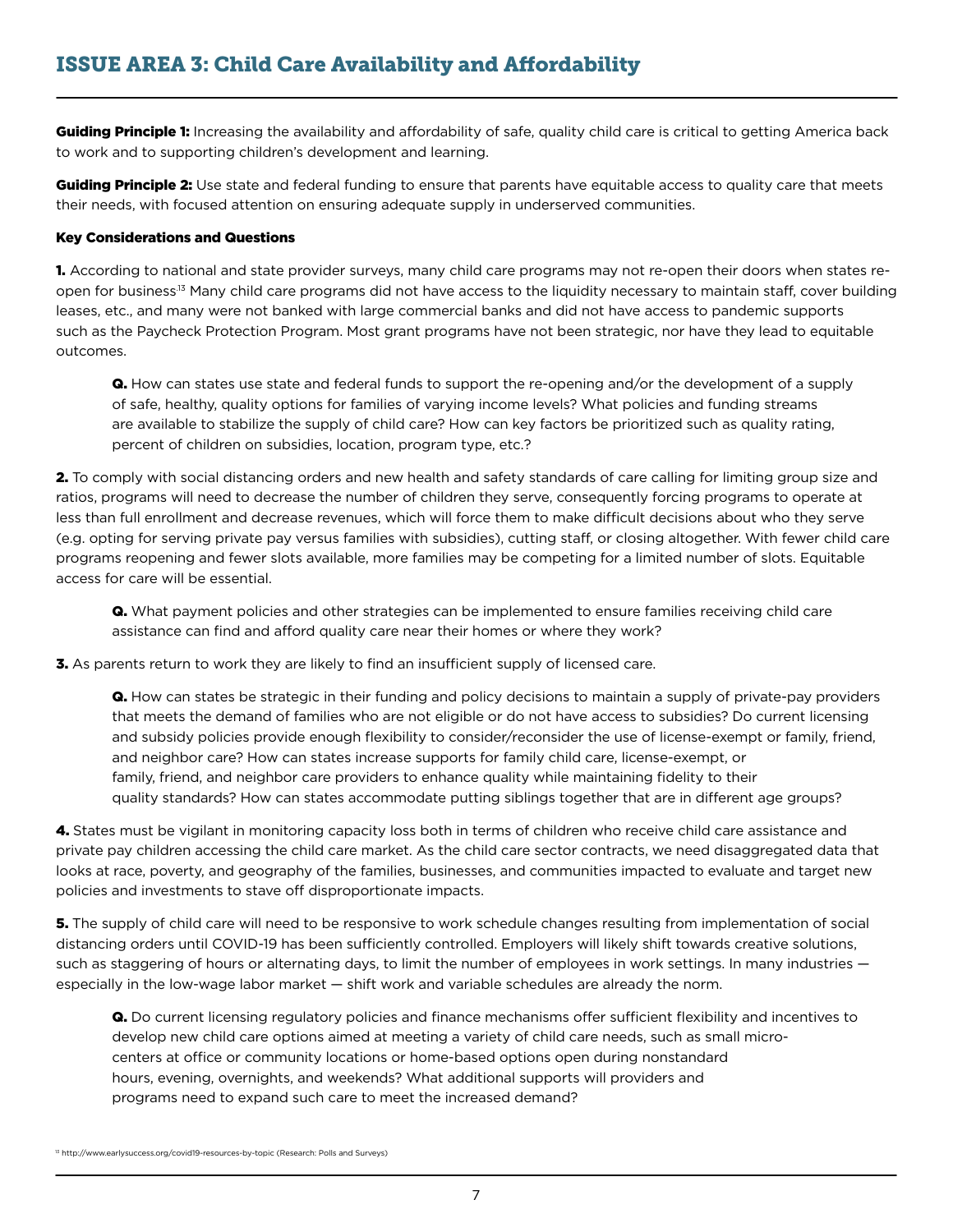6. Child care programs are likely to encounter a shortage of teachers, due in part to already low wages, underlying health conditions, lack of health insurance, and an unwillingness of child care staff to place themselves at risk for COVID-19 exposure. Child care programs will need a significant operating subsidy to raise wages and offer strong benefits, including comprehensive health insurance and paid sick days.

Q. What policies, strategies, or initiatives can be put in place to support the child care workforce's return to work? What supports can be targeted to ensure a sustainable child care workforce? What polices and strategies can states employ to ensure additional funding supports for child care programs leads to increases in compensation and benefits, such as paid sick days? Are there any innovative approaches being considered to create a substitute pool?

#### State Examples:

The following states have increased compensation and/or increased benefits: AK, IL, NJ, NM, NC, WV<sup>14</sup>

7. A decreased supply of child care has dire implications for states' economic recovery, family economic stability, child wellbeing, and — in turn — long-term impacts on school readiness and academic outcomes.

Q. How can states leverage education emergency relief funding to support early care and education programs, such as pre-k?

8. Alignment is needed between parents transitioning back to work and the reopening of child care programs.

Q. As the state lifts restrictions on businesses, what strategies are in place to assess if there is an adequate supply of child care available for young children? How will the states assess if sufficient resources were provided for programs to meet new requirements? How can businesses be part of the solution?

9. The threat of COVID-19 liability suits threatens the ability of child care providers to protect their business interests and remain viable. Providers need to be protected from any costs associated with compliance with the emergency declarations, including liability costs that might be incurred as a result of suits filed against providers for COVID-19 related claims.

**Q.** What policies and strategies can states develop to legally protect child care providers from law suits associated with COVID-19?

#### State Example:

**Oregon** Department of Consumer and Business Services (the regulatory agency for insurance providers in Oregon) released guidance to all insurance companies that they must cover child care providers for any infectious disease issues including COVID-19.

10. Summer care for school age children is an important part of the economic picture for many child care centers. As a result of school closures, many children are already enrolled in child care centers, and many other families had planned to occupy summer slots.

Q. How can reopening plans recognize the need for co-located sibling care and expected provision of summer care in child care centers? What is the role of summer camps that are not licensed by the state child care agency?

11. States can engage and build public-private partnerships with chambers of commerce, employers, and associations to address child care affordability and accessibility issues.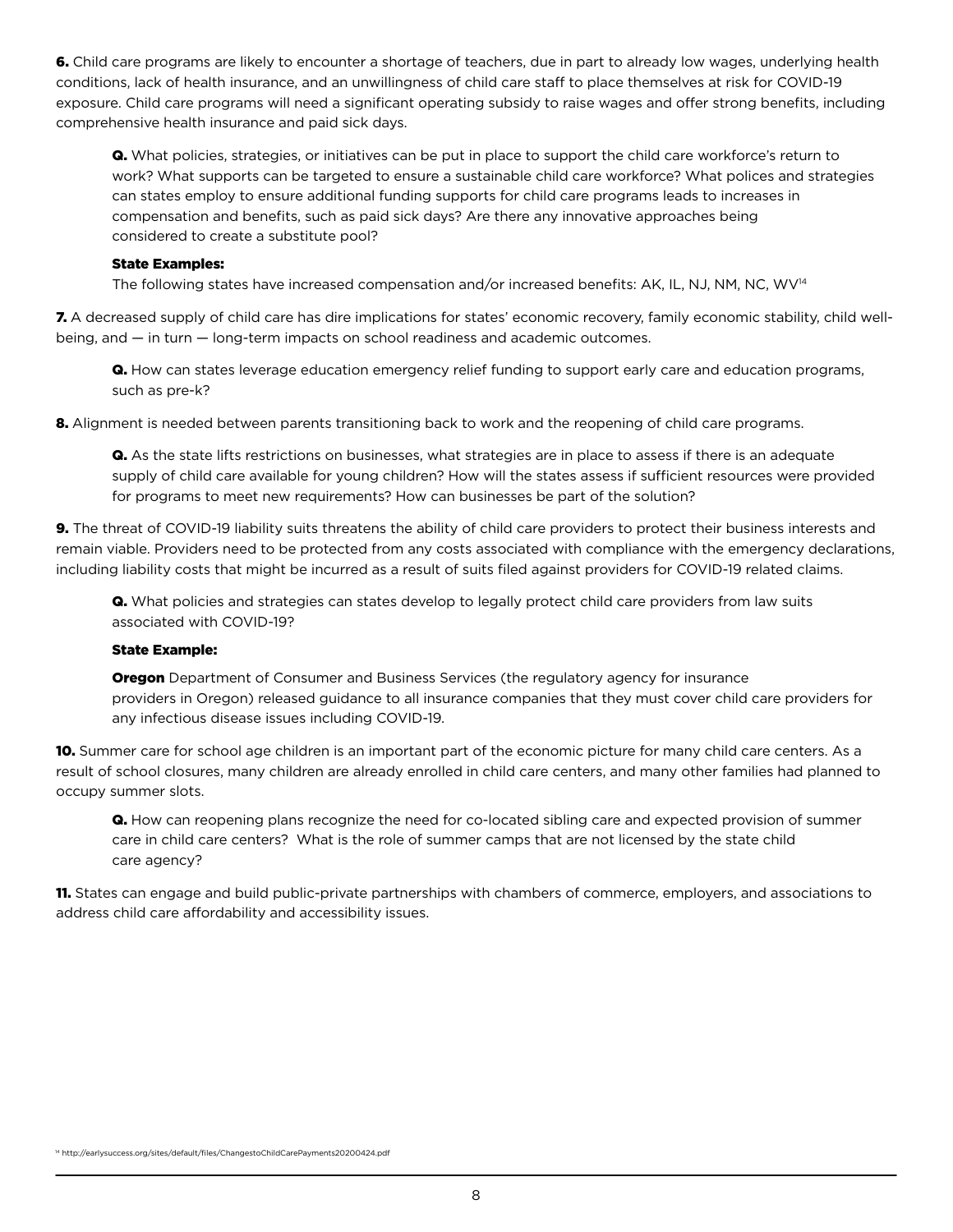Guiding Principle 1: Provide clear plans and timely communication to smoothly transition children and families from emergency child care to more permanent care settings.

Guiding Principle 2: Ensure that providers who sacrificed during the peak of the pandemic to provide care for the children of essential workers are adequately supported in making the transition.

#### Key Considerations and Questions

1. In some states, emergency child care operations came into existence as a response to the pandemic. These programs did not exist prior to the pandemic and did not follow traditional licensing regulations.

Q. How will states handle these programs? Should they be discontinued or given a timeline to complete current state licensing rules and regulations? What does supply and demand data say about the need for new child care programs post COVID-19?

2. It is important that states analyze the location of emergency child care operations to assess if their closures could lead to the creation of a child care deserts.

Q. If emergency child care operations are in a child care desert or high demand, low supply area, how can the states help those providers become licensed programs in a timely manner if they are interested in doing so?

3. If emergency child care services were paid for by public and/or private funds, families will need to receive clear, timely communication on when they will need to resume playing tuition or copayments for child care services.

Q. How will states provide resources and guidance to assist programs in informing parents of upcoming changes and to help staff evaluate the needs of children to facilitate smooth transitions?

4. As emergency care is phased-out, programs, providers, and child care staff who received bonus payments and increased rates for serving children of essential workers will no longer receive these incentive payments and will need to adjust budgets accordingly. Clear and timely communication of phase-out plans is critically important.

## ISSUE AREA 5: Child Care Systems

**Guiding Principle 1:** Real-time data collected by states on child care supply and demand is used to inform decisions on early care and education finance and policy, as well as to help families locate and enroll their child(ren) in care.

Guiding Principle 2: Adequate compensation and benefits — including health insurance, paid sick time, and professional development pathways — are provided to the child care workforce, with special emphasis on classroom teachers, and sustained beyond the pandemic.

Guiding Principle 3: States incentivize all center- and home-based child care programs to use an automated Child Care Management System for long-term financial sustainability and to support the collection of real-time supply and demand data.

Guiding Principle 4: Use cost-based methods to establish child care reimbursement rates that are more accurate and equitable than relying on data from market price surveys.

Guiding Principle 5: The rate-setting, eligibility, and co-payment changes established by states for COVID-19 emergency child care are continued and adopted broadly for all child care policy going forward while ensuring quality and safety measures are firmly held.

**Guiding Principle 6:** Small, independent child care programs are encouraged to join networks or partner with umbrella organizations that enable scale and administrative stability.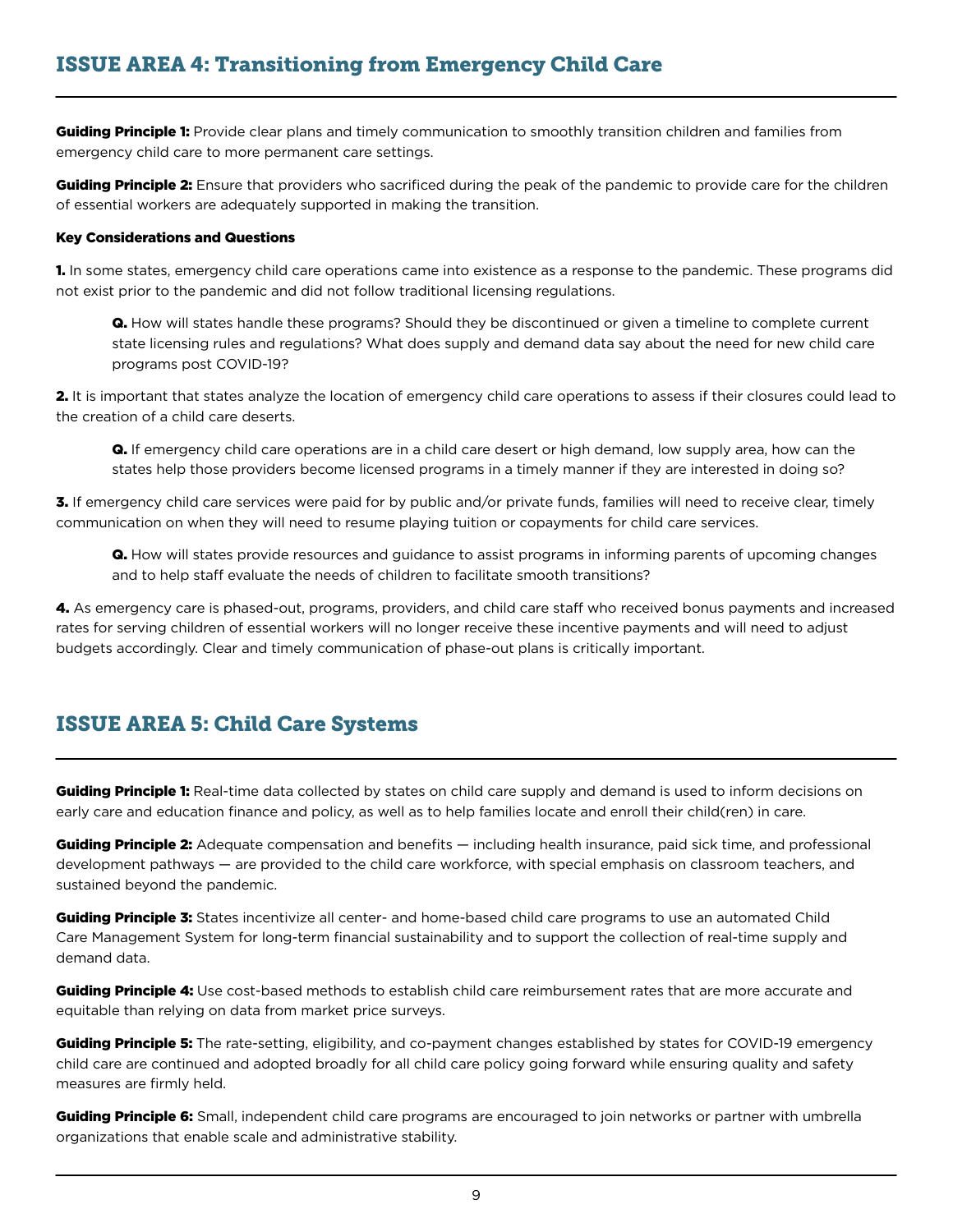Guiding Principle 7: Technical assistance staff is deployed in new ways that focus on helping center-based and homebased early care and education programs re-open.

#### Key Considerations and Questions

1. The emergency child care systems established by many states in response to COVID-19 exemplify the capacity to gather supply and demand data and match it with family needs, very quickly. Data collected on available slots in early care and education programs, regardless of auspice or funding stream, and sorted by age of child, location of program, hours, quality level, and tuition, empowers policymakers to make strategic resource allocation decisions. This type of real time data also enables families to search for available programs and reserve a space online.

**Q.** How can states continue to support the use of these systems or stand-up similar electronic data systems quickly to understand current child care supply and demand and make policy and funding decisions based on real time data versus pre-COVID trends?

#### State Examples:

**Washington State** worked with the Child Care Aware of Washington Family Center to match supply and demand.<sup>15</sup>

**Connecticut:** The Office of Early Childhood is working closely with the United Way of Connecticut, the state child care resource and referral agency, and the University of Connecticut, a contracted research partner embedded at the agency. The agency receives daily updates from both partners about openings and closures of all center-based child care, family child care, and license-exempt child care programs, as well as estimates of supply and demand for child care by essential workers.

Texas: Frontline Child Care Portal provides families of essential workers with information about child care providers and available slots in their communities and are considering maintaining tool after the pandemic.

2. Child care staff were deemed essential workers during the pandemic, yet they have always been essential workers to the functioning of our economy. The child care workforce should not be given a decent wage in just this singular moment. Adequate compensation coupled with benefits, such as health insurance and sick leave, will lead to positive externalities, such as a decrease in child care staff turnover and a continuity of care for children which is critical to healthy development. Additionally, investments in professional development and career pathways are key to rebuilding a diverse workforce after the pandemic. Many in the child care workforce are women of color who have been particularly impacted by the pandemic and may need additional supports to be able to return to a child care setting.

**3.** Despite the essential role that automation plays in our economy, only a fraction of child care centers and homes are using automated child management systems to support their businesses. This puts programs at a significant disadvantage, requiring them to spend time on manual data collection and reporting, billing, accounting, and fiscal reconciliation. Many programs have been operating for years with informal financial systems, essentially managing "by the seat of their pants." Staying solvent in a recession economy will leave little room for error. Now is the time for the child care sector to embrace the power of automation and use it to shore up their businesses. Many off-the-shelf products are available at an affordable price. States could make funding available to help sites purchase and onboard these systems.

4. New technologies make it possible to pull data on child care demand (e.g., enrollment, attendance, waiting lists) directly from the child care management systems providers use. Thus, these tools can also form the foundation for dynamic supply and demand data over time.

**Q.** How can states incentivize child care programs to use automated child care management systems and connect multiple agencies through this system to reduce redundant and time consuming regulatory reporting? What funds might be available to help sites purchase and onboard these systems?

#### State Example

**Colorado's** Early Learning Ventures, an EHS-CCP grantee, uses a shared services model to connect subsidy, licensing, and Head Start reporting.

protocols. Setting reimbursement rates based on market price surveys during these unprecedented times may further  $4 h^2$  https://www.coronavirus/2019-ncov/coronavirus/2019-ncov/community/schools-child-child-child-child-child-child-child-child-child-child-child-child-child-child-child-child-child-child-child-child-child-child-child-ch **5.** Establishing public reimbursement rates based on market prices has long posed equity challenges, and the economic impact of COVID-19 is likely to exacerbate the problem. Given surging unemployment, child care providers will not be able to increase prices even as operating costs rise due to implementation of COVID-19 health and safety guidance and

<sup>15</sup> https://www.dcyf.wa.gov/sites/default/files/pdf/COVID-ResponseReferralCenter.pdf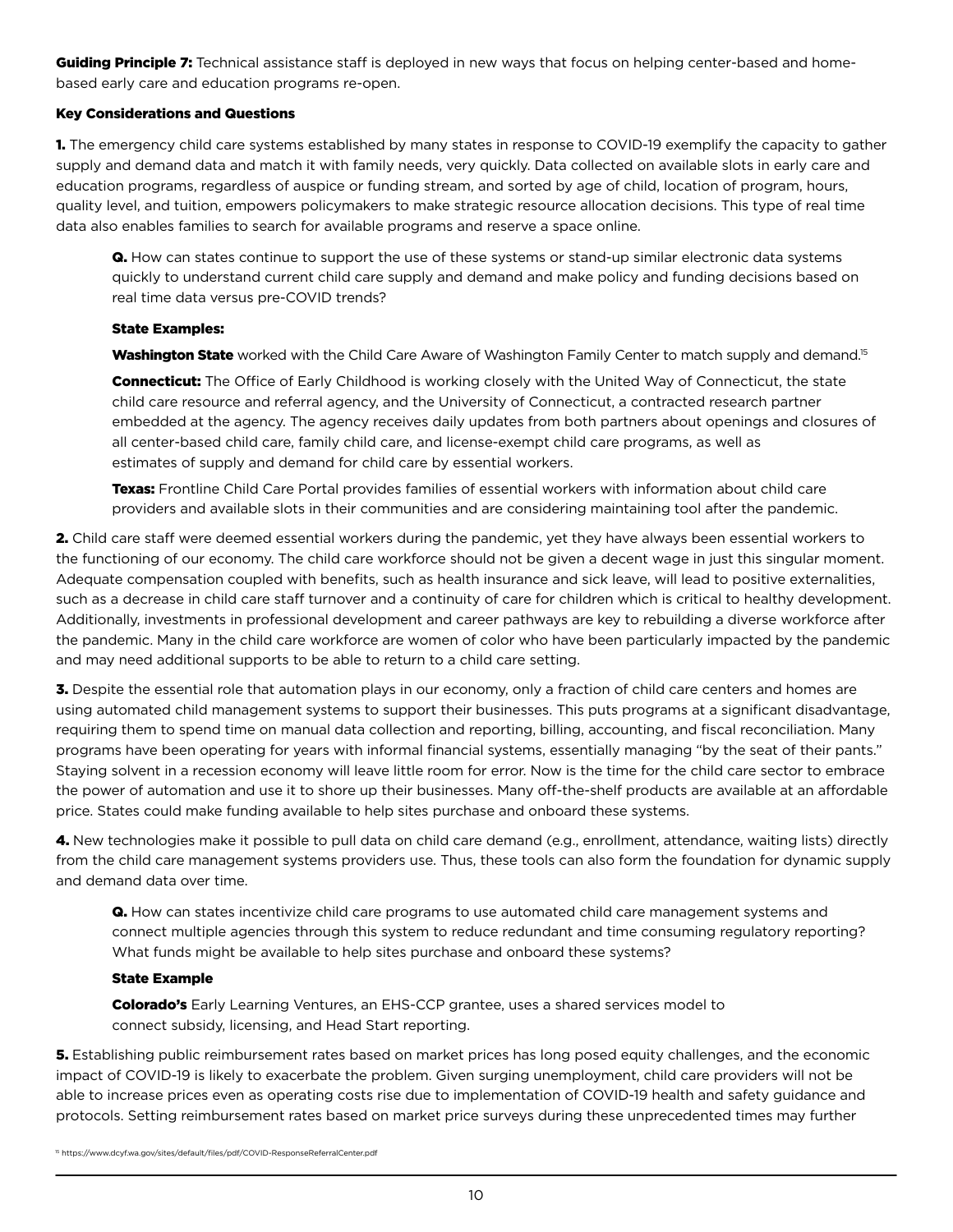exacerbate the difference between the cost to provide care and child care subsidy reimbursement rates, further decreasing the number of providers willing to accept children on subsidies. This issue is particularly timely, as states will soon conduct market price surveys for Child Care and Development Fund (CCDF) expenditures. CCDF already allows states to shift to an "alternate methodology," including cost studies.

Q. Are states considering a shift in rate setting methodology towards cost studies? If not, why and how can they be incentivized to reassess?

#### State Example:

Washington, DC switched to cost modeling for CCDF expenditures. Washington state also passed legislation in 2019 to do a cost of quality study for child care<sup>16</sup>

6. The majority of families rely on non-subsidized child care. Child care programs that rely on private pay families or a combination of private pay and subsidy are facing significant financial solvency issues — whether they are open or closed. Many were not able to access CCDBG pandemic relief supports that where distributed through the child care subsidy system. To sustain the child care infrastructure that allows families to work, states need to consider strategies to support these programs. States should consider setting priorities for financial assistance that include the following factors: program types that families prefer or need (e.g., home-based settings, programs that offer nonstandard hours, infant-toddler care, linguistic diversity), programs in low-income communities (or that serve predominantly low-income families), high-quality programs, defined broadly as those that have strong staff (including professional supports), strong business practices, connect families to comprehensive services, etc.

#### State Example:

Illinois has taken steps to use some of its non-CCDBG state CARES dollars to provide Business Interruption Grants. They targeted a portion of these grants to be available to child care programs (including private pay) that had to close due to COVID-19.

7. In response to COVID-19, states swiftly incorporated rate-setting and eligibility changes that better supported child care programs' and families' needs. These more flexible policies included paying on the basis of enrollment rather than attendance, waiving co-payments, establishing presumptive eligibility, streamlining documentation, and waiving requirements such as requiring mothers to pursue court-ordered child support in order to receive a child care subsidy.

Q. Which of these policies can states make permanent? What lessons have states learned from implementing these policies? How can states continue to make applying for child care assistance a simple process that supports children and families?

#### State Examples: 17

Paying on Enrollment vs Attendance: AK, CA, CT, DC, FL, GA, KY, LA, MA, MI, MS, NE, NV, NM, NC, PA, RI, TX, UT Waiving co-payments: IL, NJ, OK, OR, PA, RI, VA

8. It can be extremely difficult for a child care program that serves less than 100 children to meet high-quality standards and be sustainable. By enabling shared services strategies and networks, such as Multi-Site Center Networks or Staffed Family Child Care Networks, states can help the early care and education sector to de-centralize services (in small sites, located near where families live or work) while also building capacity and systems to centralize administrative tasks, maximize automation, and secure the skilled fiscal and business leadership the sector needs to be sustainable over time. States can support networks through a variety of strategies, such as the use of grants using recovery dollars; through revisions in licensing, quality standards, and reporting requirements; and by enabling automated third party-billing for child care subsidy; etc.

9. There are many critical roles that state-funded technical assistants could play to assist programs in re-opening. These might include a team focused on helping sites implement new, rigorous health and safety standards; support services staff with professionals skilled in trauma-informed care and early childhood mental health; business coaches designed to help sites create new finance and sustainability plans given lower enrollment and higher costs; and automation supports aimed at helping sites maximize the power of technology.

systems need to be re-structured to address new roles or needs? Q. How can states reassess the use of these technical assistants through Quality Rating and Improvement (QRIS) systems or other quality initiatives and redeploy these resources in new ways? Do professional development

<sup>&</sup>lt;sup>16</sup> https://app.leg.wa.gov/billsummary?BillNumber=1344&Year=2019&Initiative=false 17 http://earlysuccess.org/sites/default/files/ChangestoChildCarePayments20200424.pdf